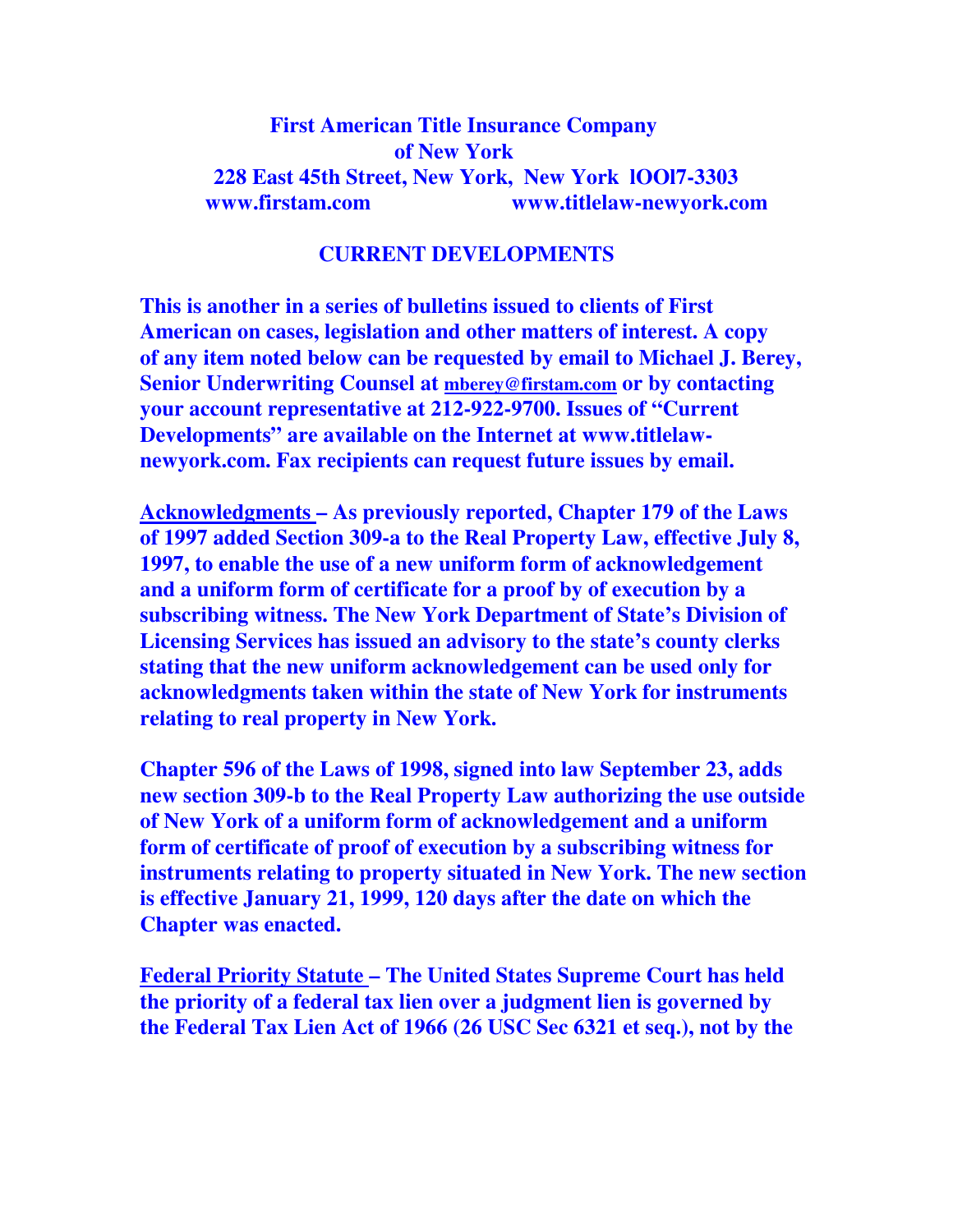**federal priority statute (31 USC Sec 3713 (a)) which provides, in part, that a claim of the government "shall be paid first" when a decedent's estate cannot pay all of it debts. Under the Act, a federal tax lien is not valid against a mortgagee, purchaser or judgment creditor until notice of the tax lien has been filed in the county in which the property subject to the lien is located. United States v. Estate of Romani, 118 S.Ct. 1478 (1998).** 

**Judgments – A judgment docketed entered with a minor misspelling of the name of the judgment debtor was held not to constitute a lien on real property. The court declined to apply the doctrine of** *idem sonans* **"under which a variance in the spelling of two names that sound alike is immaterial under the law" to filings affecting real estate in New York. Big Fun L.L.C. v. Gross, Supreme Court, New York County, decided July 15, 1998. (Justice Gammerman)** 

**New York City Real Property Transfer Tax – As previously reported, the Tax Law and the City's Administrative Code were amended effective August 28, 1997 to allow for the RPT a continuing lien exclusion from consideration on the transfer of a one-to-three family house, an individual residential cooperative or condominium unit, or an economic interest in such property if the continuing lien existed before the date of transfer. Draft amendments to the "Rules of the City of New York relating to the Real Property Transfer Tax" on the application of the exclusion were issued for comment and have been available for review at www.titlelaw-newyork.com.** 

**A meeting attended by a representative of First American and others to discuss the draft amendments was held at the Department of Finance on September 24. As a result of that meeting, a number of changes to the draft amendments are to be made. For example, the draft states that a mortgage placed on the property within two years prior to a conveyance will be presumed to be in anticipation of the transfer and not an excludable lien. This provision will be deleted from the amendments.**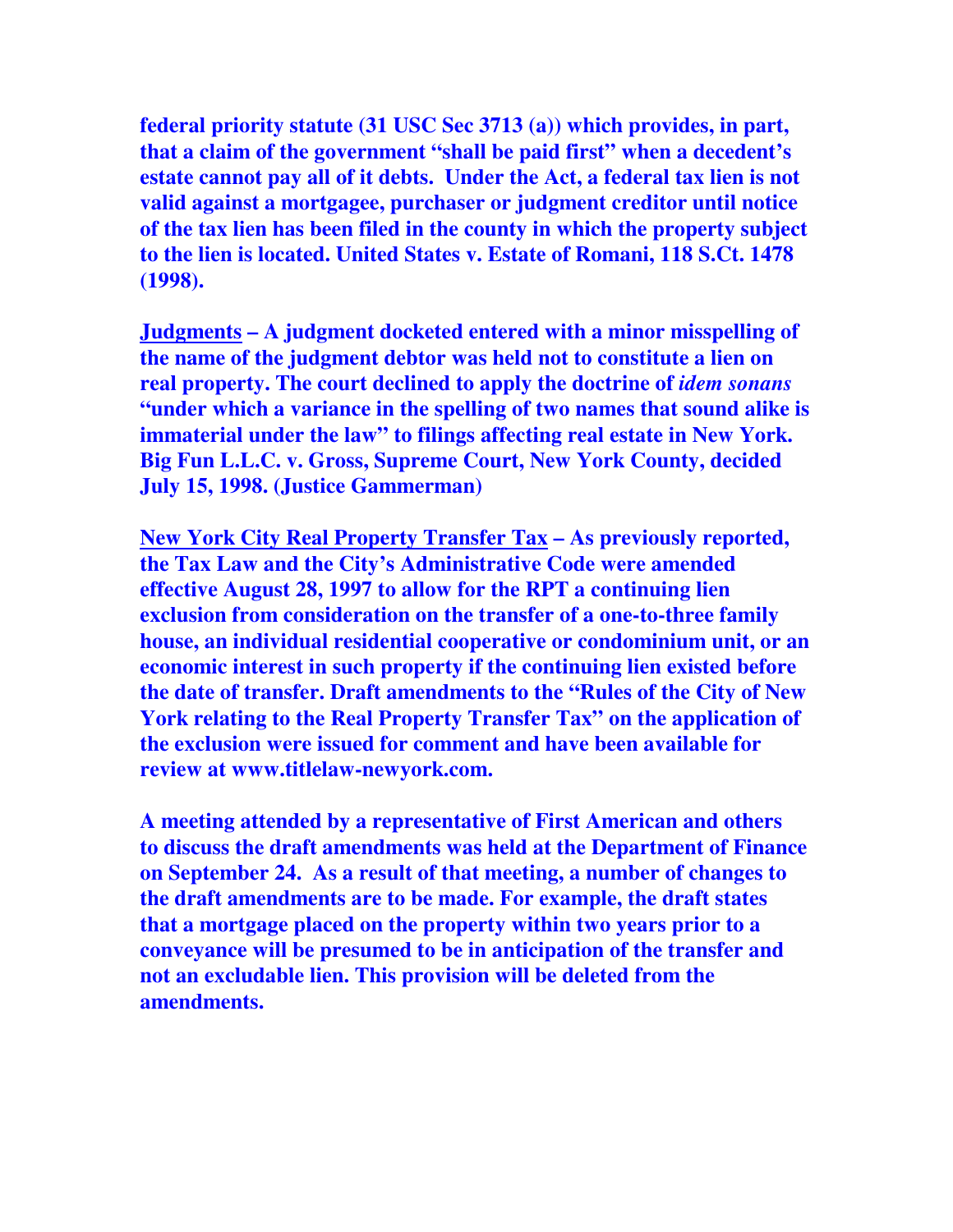**Further information on application of the exclusion will be provided on receipt of revised draft amendments.** 

**Prejudgment Attachments – The United States Court of Appeals, Second Circuit, has upheld issuance of an order by the District Court for the Southern District of New York under Rule 65 of the Federal Rules of Civil Procedure enjoining a defendant from transferring property located outside of New York not involved in the litigation to prevent the dissipation of assets. The court approved the use of this procedure when it is established that money damages will be an inadequate remedy due to the pending insolvency of a defendant who has engaged in a pattern of secreting or dissipating assets to avoid a judgment. This form of attachment is known in England as the "Mareva" injunction. Alliance Bond Fund, Inc. v. Groupo Mexicano De Desarrollo, 1998 WL 220594 (Decided May 6, 1998)** 

**Real Estate Taxes/School Tax Relief ("STAR") Exemption – The Executive Director of the Office of Real Property Services in the Executive Department of the State of New York has advised that the credit against school property taxes under the STAR program cannot be transferred to the seller's new home. The Executive Director advises sellers to seek a credit at closing to obtain the current school year's STAR tax saving. The STAR program went into effect for senior citizens for the 1998-1999 school year. All owner-occupied, primary residences are first eligible for the program for the school year 1999- 2000.** 

**Receivers – Under subdivision 2-a, added to Real Property Actions and Proceedings Law Section 1325 effective November 1, 1998, when a receiver is appointed in an action to foreclose a mortgage the order of appointment "shall" direct the owner or lessee of the mortgaged premises to turn all security deposits over to the receiver to be held pending a further order of the court.**